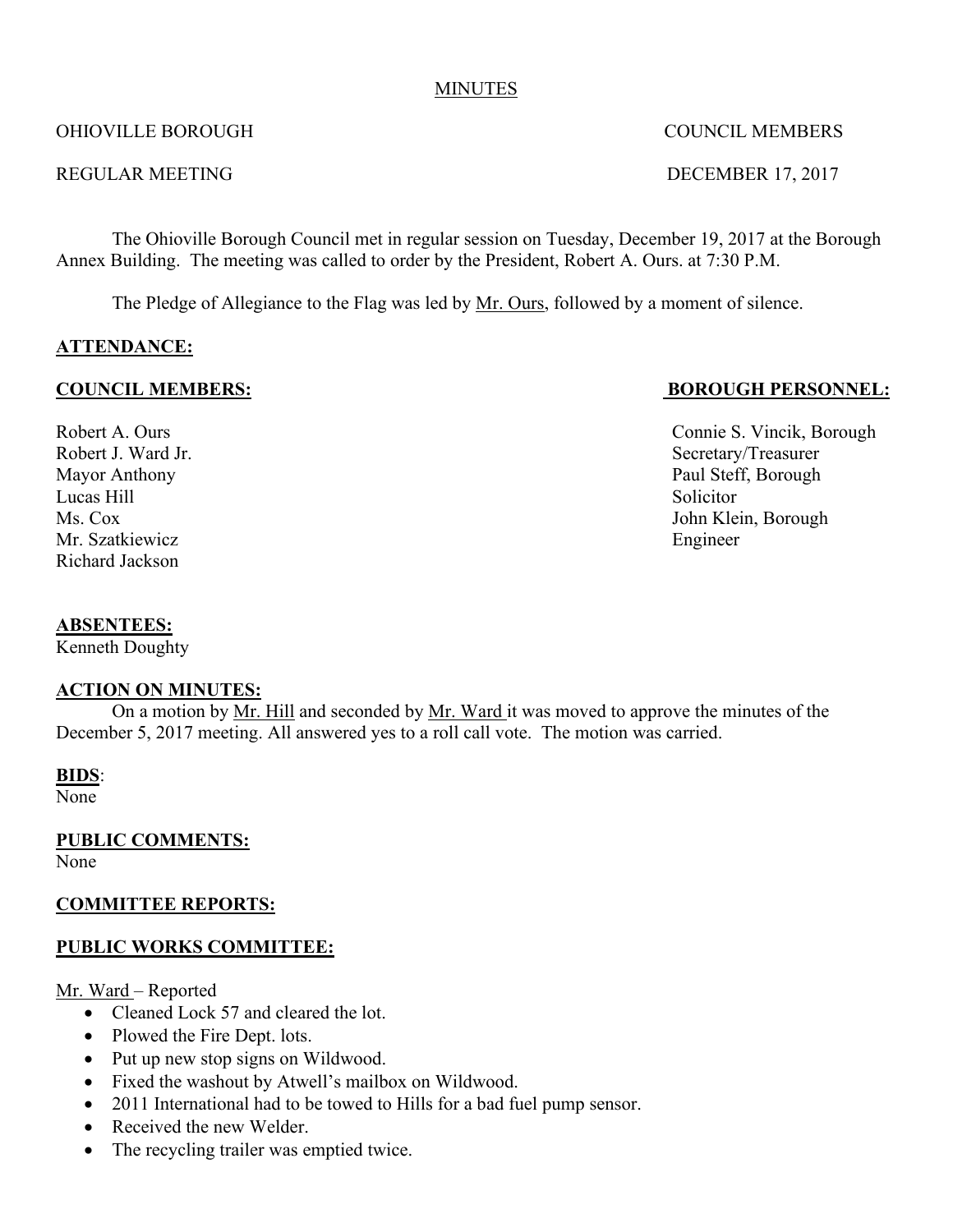- Discussed a quote for repair of the Boom mower from Walsh Equipment for \$1,760.15.
- Discussed the quote from Chaffee to repair the water line on Tuscarawas Ext.
- We received the last amount of salt from the 2016-2017 contract.
- Mr. Hill brought up speed limit signs changed on Smithsferry Rd. This will be looked into.

#### **MOTION TO APPROVE WALSH EQUIPMENT TO REPAIR THE BOOM MOWER IN THE AMOUNT OF \$1,760.15:**

On a motion by Mr. Ward and seconded by Mr. Hill it was moved to have Walsh Equipment repair the Boom Mower in the amount of \$1,760.15. All answered yes to a roll call vote. The motion was carried.

## **MOTION TO APPROVE THE QUOTE FROM CHAFFEE EXCAVATING TO REPAIR THE GLASGOW WATER LINE ON TUSCARAWAS EXT. IN THE AMOUNT OF \$17,720.00:**

On a motion by Mr. Ward and seconded by Mr. Szatkiewicz it was moved to approve the quote from Chaffee Excavating to repair the Glasgow water line on Tuscarawas Ext. in the amount of \$17,720.00. All answered yes to a roll call vote. The motion was carried.

## **FINANCE / OFFICE COMMITTEE:**

Mr. Ours – Reported that the monthly bank reconciliations have been performed and the employee taxes have been paid.

## **LEGISLATIVE COMMITTEE:**

Mr. Szatkiewicz – No Report

# **PUBLIC UTILITIES COMMITTEE:**

Mr. Doughty– No Report

## **PUBLIC SAFETY COMMITTEE:**

Fire Committee – Ms. Cox – No Report

Police Committee – Ms. Cox– Discussed the annual contract from the Beaver County Humane Society.

# **MOTION TO APPROVE THE 2018 ANNUAL CONTRACT FROM THE BEAVER COUNTY HUMANE SOCIETY IN THE AMOUNT OF \$1,140.00 PER QUARTER:**

On a motion by Mr. Hill and seconded by Ms. Cox it was moved to approve the 2018 annual contract from the Beaver County Humane Society in the amount of \$1,140.00 per quarter. All answered yes to a roll call vote. The motion was carried.

## **RECREATION COMMITTEE:**

Recreation Committee - Mr. Hill – No Report

## **REPORTS OF OFFICERS**:

Mayor Anthony- No Report

Secretary – No Report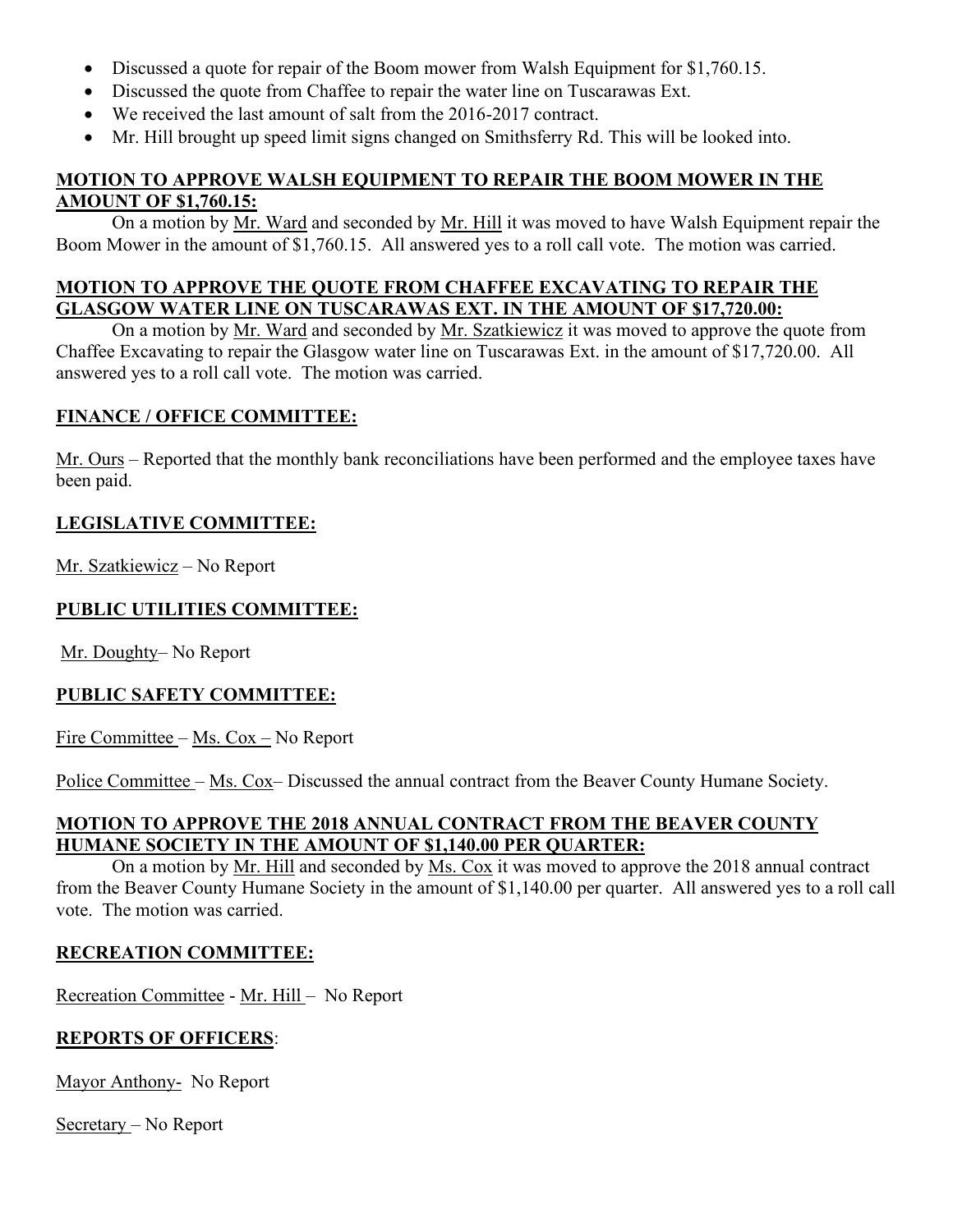Treasurer – Treasurers Report was submitted for acceptance for the month of November 2017.

# **MOTION TO ACCEPT THE TREASURERS REPORT FOR NOVEMBER 2017:**

On a motion by Mr. Hill and seconded by Mr. Ward it was moved to accept the treasurers report for November 2017. All answered yes to a roll call vote. The motion was carried.

Planning Commission – No Report

Emergency Coordinator – No Report

Borough Solicitor – Discussed the 2018 Tax Ordinance and adopting the final 2018 budget. Also discussed the reorganization meeting date.

## **MOTION TO AUTHORIZE THE SOLICITOR TO ADVERTISE THE REORGANIZATION MEETING IN THE BEAVER COUNTY TIMES FOR 7:30 PM JANUARY 2, 2018 WITH THE REGULAR MEETING TO FOLLOW:**

On a motion by Mr. Hill and seconded by Mr. Szatkiewicz it was moved to authorize the Solicitor to advertise the reorganization meeting in the Beaver County Times for 7:30 pm January 2, 2018 with the regular meeting to follow.

# **MOTION TO ADOPT THE 2018 FINAL BUDGET:**

On a motion by Mr. Hill and seconded by Mr. Ward it was moved to adopt the 2018 final budget. All answered yes to a roll call vote. The motion was carried.

# **MOTION TO ADOPT ORDINANCE # 202 SETTING THE TAX MILLAGE FOR 2018 AT 13 MILLS:**

On a motion by Mr. Hill and seconded by Ms. Cox it was moved to adopt ordinance # 202, setting the tax millage for 2018 at 13 mills. All answered yes to a roll call vote. The motion was carried.

Borough Engineer – No Report

Sewage Enforcement Officer – No Report

Tax Collector – No Report

**UNFINISHED BUSINESS:** None at this time.

**ACTION ON BILLS**: December 2017 bill list was submitted for approval.

# **ACTION TO APPROVE BILL LIST # 12:**

On a motion by Mr. Hill and seconded by Mr. Ward it was moved to approve bill list # 12. All answered yes to a roll-call vote. The motion was carried.

**ORDINANCES OR RESOLUTIONS:** None at this time.

**APPROVAL OF PLANS:** None at this time.

**COMMUNICATIONS:** None at this time.

**NEW BUSINESS:** Discussed the annual tire recycling.